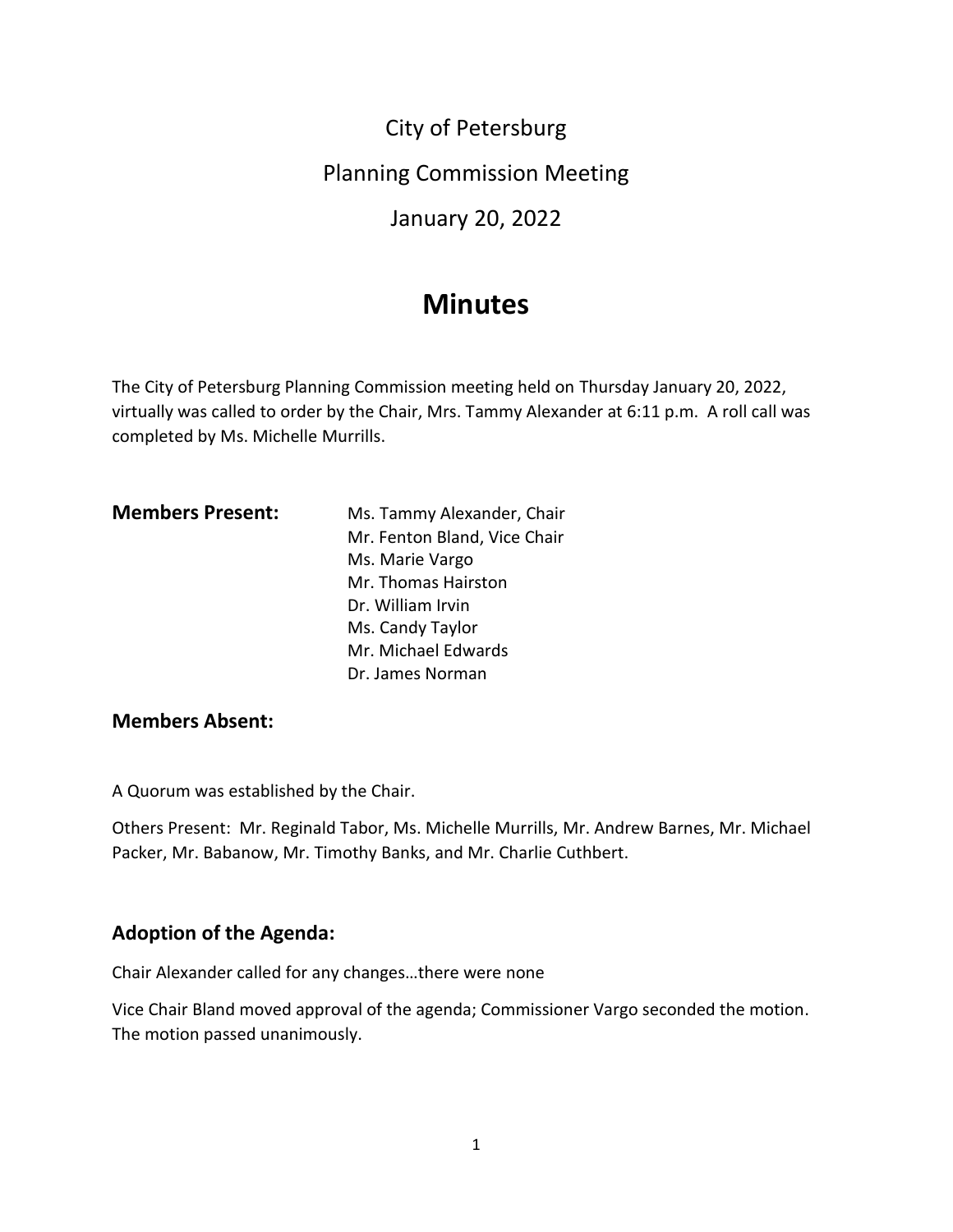## **Minutes:**

Commissioner Vargo moved for the adoption of the Minutes from the December 9, 2021, meeting; Vice-Chair Bland seconded the motion. The motion passed unanimously.

# **Public Information Period:**

Chair Alexander opened the Public Information Period to anyone who wished to speak on an item not on the agenda. No one chose to speak and so the Chair closed the public information period.

# **Public Hearings:**

Chair Alexander read the notice of a public hearing as follows:

**6a. 21-REZ-04**: request by PBFL, LLC represented by C. Burton cut right, to rezone property located at 1200 Harrison Creek Blvd, TP # 040030801, 4220 Harrison Creek Blvd, 1225 Harrison Creek Blvd and 4255 Harrison Creek Blvd, future identified as TP #040030806, and TP#040030807, from PUD with B-2, General Commercial District with conditions to PUD, with conditions. The proposed rezoning will allow the applicant to construct 52 single family detached rental homes on 6.26+/-acres located along Harrison Creek Blvd between route 460 and Acqua Luxury Apartments. This subject property is approximately 272,990.52 sq. ft. and has a public street frontage of approximately 261.06 feet.

Mr. Tabor made the presentation:

The City of Peterburg received a request from PBFL, LLC represented by C. Burton Cutright, to rezone property located at 1200 Harrison Creek Blvd, TP# 040030801, 1220 Harrison Creek Blvd, TP# 040030805, 1225 Harrison Creek Blvd, TP# 040030806, And 1255 Harrison Creek Blvd, TP# 040030807 from PUD, B-2 General Commercial District with Conditions to PUD, with amended conditions.

Following a recommendation by the Planning Commission, the City Council adopted 08-ORD-20 approving the PUD with proffered conditions, to permit multi-family residential, commercial, office space and recreational spaces. The approved PUD includes Office/Retail (3.97+/- acres); a Commercial Mini-Storage site (2.02+/- acres); Community Center/Pool, Multi-Family residential complex, containing 336 dwelling units within fifteen (15) structures on 28.47+/- acres. The developers completed the construction of the multi-family dwellings with the Community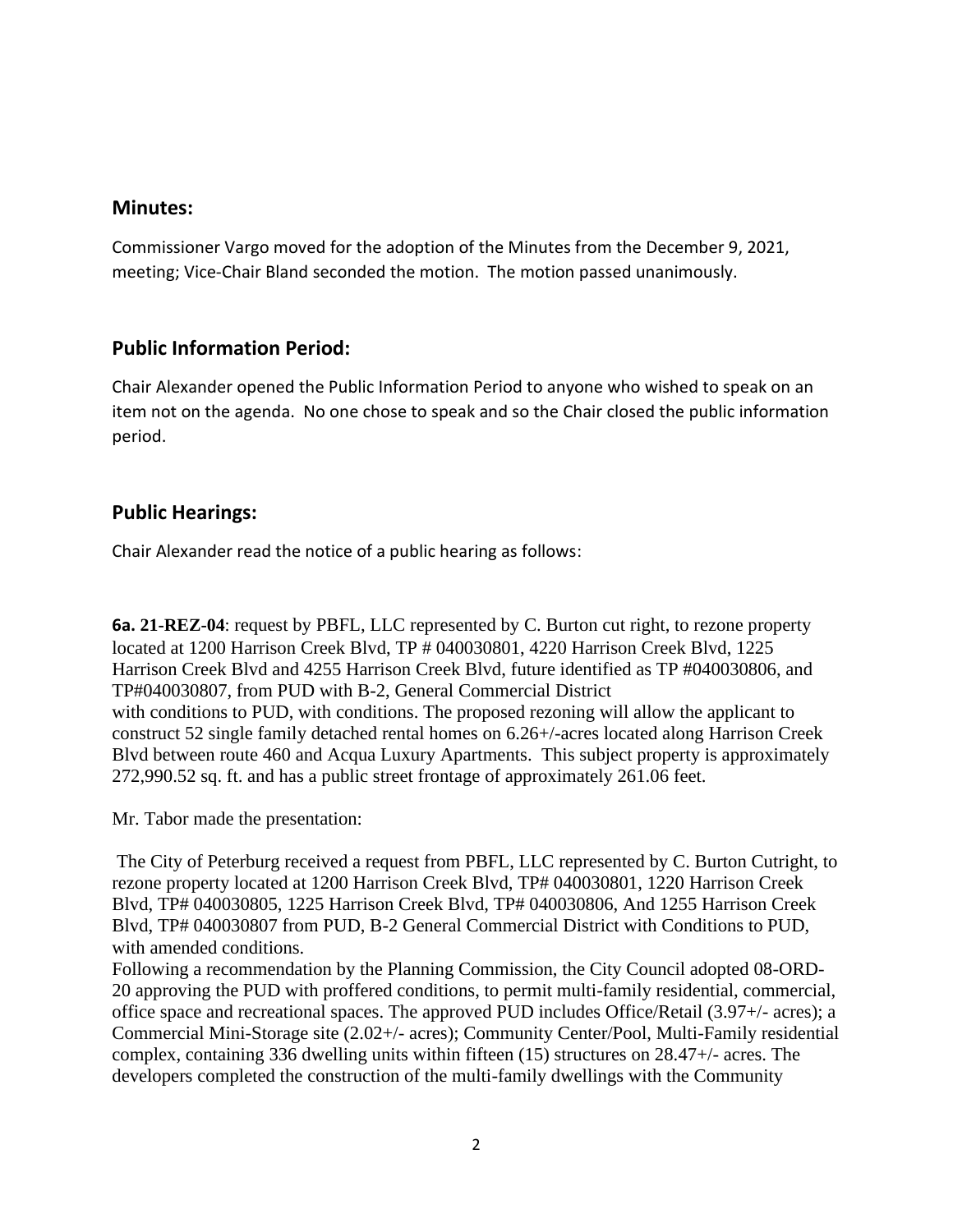Center/Pool which is now known as "Acqua Luxury Apartments" and addressed as 1200 Harrison Creek Boulevard.

The proposed rezoning will remove the proffered conditions requiring commercial and office use, to allow the applicant to construct up to 52 single-family detached rental homes on  $6.25 +/$ acres of land located along Harrison Creek Blvd between Route 460 and Aqua Luxury Apartments. The subject property is approximately 272,990.52 sq. ft. and has a public street frontage of approximately 261.06 feet, and the density of allowed development shall be controlled by zoning conditions and ordinance standards. The subject property was previously rezoned from M-1, Light Industrial District, with conditions, to Planned Unit Development (PUD) District with proffered conditions, to permit a Planned Unit Development to be known as Harrison Creek, on a 36.216+/- acre parcel of land addressed as 2470 County Drive, further identified as Tax Parcel 040-03-0801. The proffered conditions will have to be amended to permit the proposed use.

Adjacent properties located along County Drive are zoned B-2, General Commercial, R-1A and R-1, Single-Family Residence District, and M-1, Light Industrial District. The 2014 Comprehensive Plan designates the subject property for commercial use: and the 2014 Comprehensive Plan Future Land Use Plan designates the subject property as commercial and industrial use. There are both commercial and residential uses on properties that front along US 460, County Drive, which intersects Harrison Creek Boulevard. The proposed use will blend with the existing residential space and provide a variety of housing types in the area to those persons or families desiring more of a single-family style rental unit. The proposed use coincides with the vision included in the Comprehensive Plan that high density residential activities should be limited to areas near major transportation arteries offering good access to employment centers, such as Fort Lee and the Tri-Cities area. The proposed rezoning will allow for the development of currently vacant parcels of land.

Commissioner Taylor asked about changing the original concept of High density/retail space to just high density which will use up more than half of the sewer capacity which is to be saved for industrial and commercial development not for more residential housing. This goes against what the city has planned for this area. So how are they going to adjust for that? Commissioner Irvin also asked if the money that the company would be paying for the sewer/water would then go into the capital budget but would not go into upgrading the system.

**Mr. Andrew Barnes, Interim Director of Public Works**, answered: He does agree that while the water/sewer system we have today could support this development, it would then limit future development in the area.

Commissioner Vargo had a follow-up question: She was wanting to know just how close the city is to capacity. Mr. Barnes said that while there is plenty of capacity for this project, that we are getting to the point that there are some concerns for future developments. There are potential for projects that could free up some capacity. But the bigger project that we have is the \$17million project that we are working on right now to upgrade Poor Creek. Mr. Tabor then asked if Mr. Barns could then say what the timeline was for that project, to which Mr. Barnes answered he believed that it would be around 4 years to complete.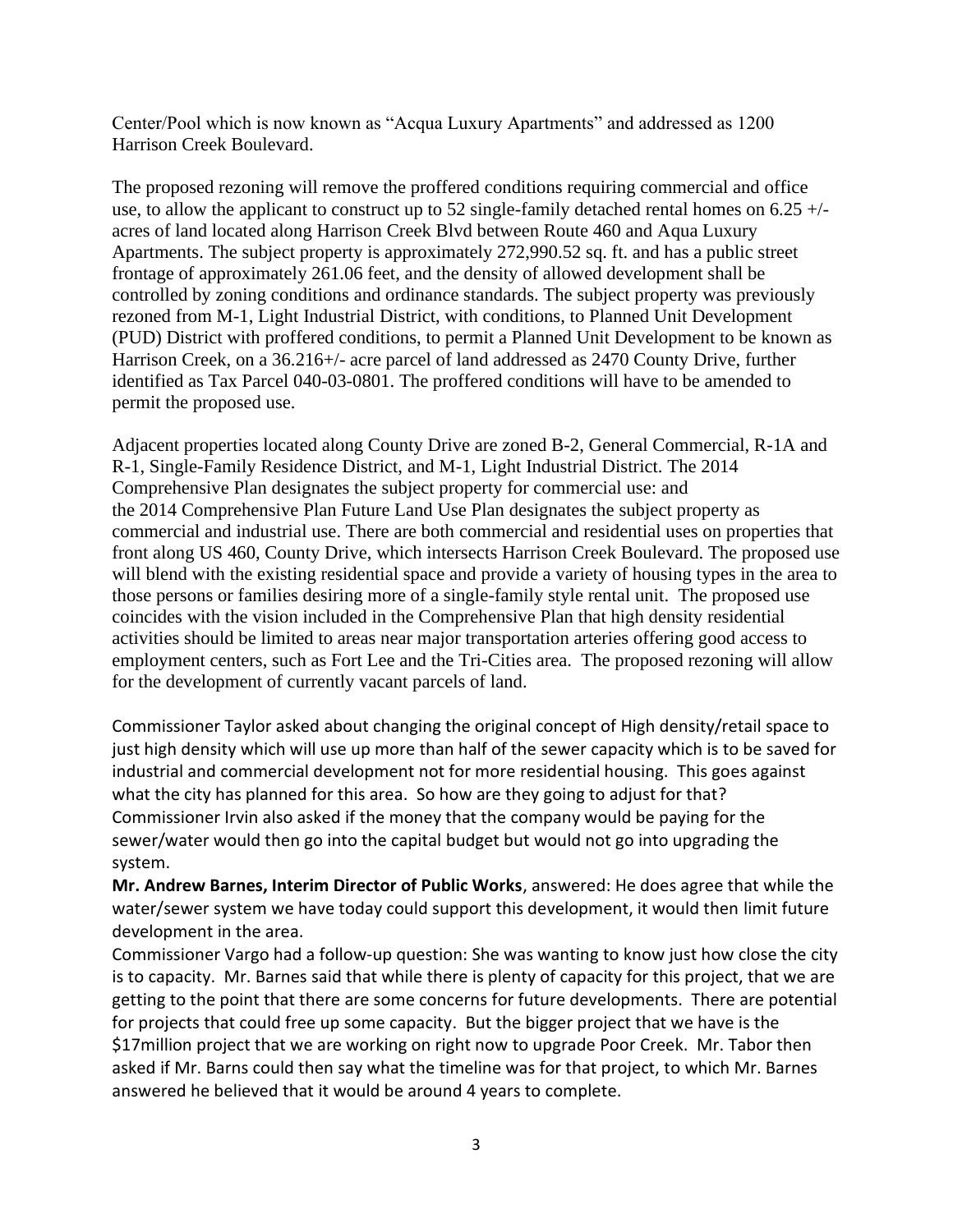Commissioner Hairston wanted to know if the developer had initially asked for mixed use with office development and now they're coming back for houses we still have don't have any office development there and there is a maximum amount of sewage which means we will run out of sewage at some point in the future…are those all correct? Commissioner Taylor answered that essentially yes. They have not put in the retail or the offices in the back and with the highdensity residential use it is going to use up more than half of the remaining sewer capacity in that part of the city.

Commissioner Edwards then wanted to say that he is against this proposal. He has three reasons.

- 1. He is not in favor of adding this many rental units into the city. He is more interested in home ownership. The city just announced that home values have gone up in the city for the first time in a long time. He does not think that, even though this is right next to Fort Lee, that this project is the right fit for the City of Petersburg.
- 2. The second reason that he cannot support this proposal is because of the aging infrastructure.
- 3. The Poor Creek System—We know that that system is at its capacity. We have the pharmaceutical cluster as well as a huge development coming to Wagner Road. And he cannot in good conscious vote on something that would dimmish that capacity until the renovations are at least moving forward.

Chair Alexander then asked the developer what they would like to say.

**Mr. Babanow of BECO** wanted the Commission to see what that these houses are detached single family homes with a neighborhood environment, even though they are rentals. The developers originally invested \$228000 into a pump station to create capacity. This capacity was then thought to be more than enough for the apartments and the retail space. In the past 11 years there has been active promotion in trying to bring in a grocery store, office establishments, and such. But there has not been any interest from any retail or grocery store interested in the location. There is, however, a great interest in soldiers from Fort Lee for off base housing. We believe that we already have developed the capacity for the sewer on this site. Remember, originally this site plan was approved by this same Planning Commission without any proffers but was then sent back to the City Council and they set up the original proffers. He did want to say that BECO has worked very hard with staff and with the acting utility director, Mr. Tabor, etc. to try to see the answer to every question and problem that might come up, including the question of capacity. He did want to reiterate that it was BECO that created the capacity that is there today with a significant amount of capital investment which was supposed to then take care of the capacity for the entire parcel. So, for those reasons, they asked that the Commission please consider approving this project as is now planned. Everyone has been happy with the original project with the 1200 apartments, and everyone has been exceptional to work with, with this new part of the project. This will create a new tax base for the city, and we believe that it will be a win win for the everyone. If there are any questions, one of the owners, Mr. Eric Olson, is here as well.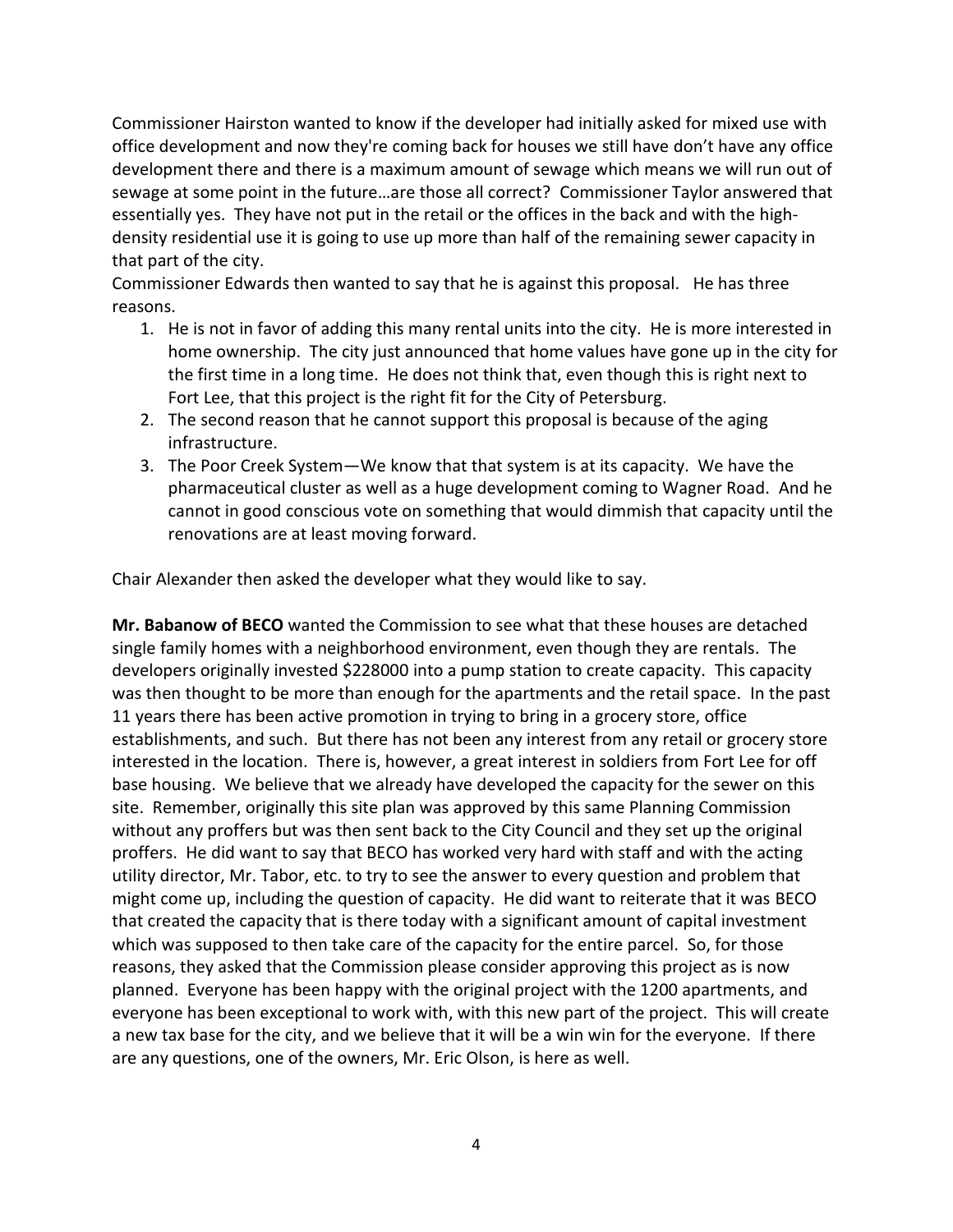Chair Alexander asked if they had done such a project anytime recently and the response was that there is one right now in Spotsylvania, VA. She then asked if other developments like this has attracted businesses like grocery stores and such. The answer was yes but it was not documented that they came because of the new families.

Chair Alexander then asked Mr. Barnes if the issue was water and sewer or only sewer. The answer is that Petersburg has plenty of drinking water capacity, but not sewer capacity. Chair then asked if there were any other questions from the commissioners. Upon hearing none, she then opened up the public hearing portion to the public. She asked if anyone wanted to speak in favor and no one spoke up she then asked if anyone wanted to speak against the rezoning.

**Mr. Michael Packer**, 1245 Woodland Road. He said that a PUD is always supposed to be in accordance with the city plan. The city comprehensive plan from 2014 states that this area is to be commercial and industrial use. So, the residential use of this property is not in accord with the comprehensive plan. This rezoning cannot be submitted to the Planning Department as it is not in substantial compliance of the Comprehensive Plan. In terms of the sewage capacity of Poor Creek…Everything on the southern side of the city from this location to Crater Rd. all of that property has very little remaining sewage capacity and that will not be fixed for at least 4 years. If Wegmans decided that it wanted to come to Petersburg, out on 460 or Wagner Rd., you would not be able to entertain the possibility of Wegman's coming. Because of this, I am not in favor of the rezoning.

Chair Alexander then closed the public hearing.

Chair Alexander then asked what was the recommendation of staff? Mr. Tabor said that the staff recommendation is approval. But of course, it is up to the planning commission as to your position.

Commissioner Taylor then moved that the change in the PUD be denied and Commissioner Edwards seconded it. The motion passed 7-1.

**6b. 21-SUP-06**: A petition by Eldrika Whitaker, owner/operator of Barely Used Cars and Trucks, to establish and operate a stand-alone used vehicle sales business not associated with a new car dealership or not located on the same parcel as such new vehicle dealership, if located upon parcels of less than one acre in area, such to be permitted within the B-2 and M-1, zoning districts only, as provided under article 23 of the zoning ordinance, Section 4. Special uses Enumerated, (22). The proposed location is 2306 East Washington St, Petersburg, VA., further identified as Tax Parcel 003030002. The subject property is within the B-2, General Commercial District.

Ms. Robinson made the presentation. This application is a standard application for a special use permit for an entity to operate a used car establishment in the City of Petersburg. In order to sell used cars in Petersburg, one has to have a special use permit. This property is owned by the Covenant Baptist Church, which is the Korean Church right next door. It is on the corner of Mecklenburg and Washington. The findings of this is that the 2014 Comprehensive Plan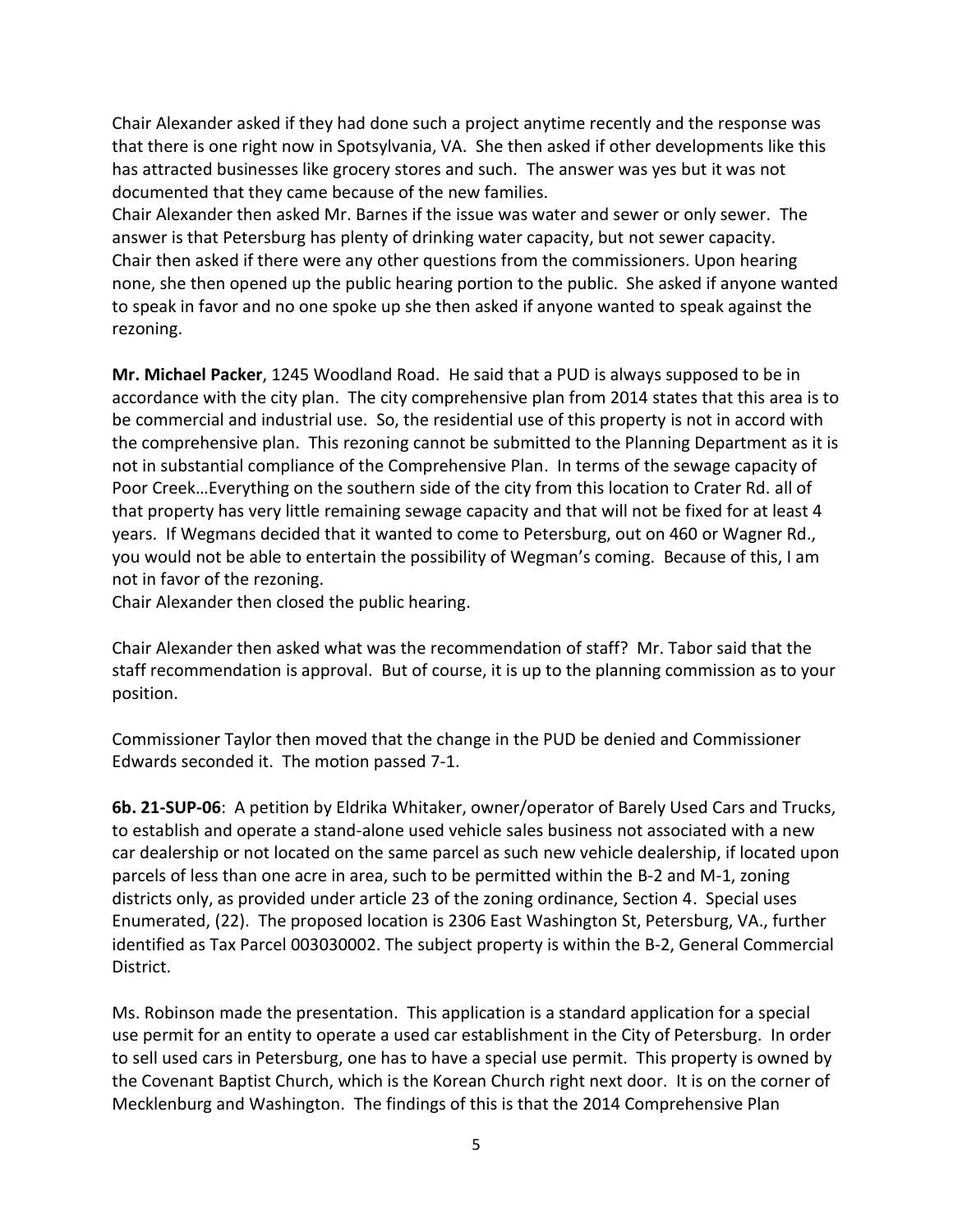designates the subject property for commercial usage. The property is currently zoned under the B-2 general district classification and permits the requested use contingent upon the special use permit. The proposed use is currently being used on an adjacent property. There are already seven or eight used car dealerships along Washington Street. It is not believed that the proposed location would pose a burden to the existing neighborhood or property owners, as existing businesses have been operating in this capacity for more than ten years. Staff proposes that if approved the attached conditions should apply to the request:

- 1. This Special Use Permit shall be issued to Eldrika Whitaker, owner operator of Barely Used Cars and Trucks, to establish and operate a stand-alone used vehicle sales business not associated with a new vehicle dealership or not located upon the same parcel as such new dealership, if located upon parcels of less than one acre in area, such to be permitted within the B-2 and M-1, zoning districts only. The applicant shall be responsible for compliance with the Special Use Permit and attached conditions. This Special Use Permit shall not be transferable upon change in business ownership. Should the vehicle sales business discontinued for a period of one (1) year or more for any reason, the authorization of the discontinued use through this Special Use Permit shall terminate.
- 2. Vehicles for servicing shall not be parked, stored, or displayed on the right-of-way of any adjacent street or along East Washington Street.
- 3. Any vehicle not capable of operating or which does not bear a valid registration or current Virginia Inspection Sticker shall not be stored on the subject property/parcel. All vehicles displayed for sale shall have appropriate supporting documentation that such vehicle is legally possessed by the auto sales business as a vehicle available for sale.
- 4. In no case shall be deemed permissible for the subject business, or businesses with which the subject business may share location, to operate a scrap or junk yard. No outside storage of vehicle components, plastic materials, glass, used or waste tires is permitted.
- 5. A lighting plan shall be required for submission to and approval by the Department of Planning/CD. Such plan should specifically indicate measures to prevent glare on adjoining properties. Signage not to exceed one hundred fifty (150) Square feet in area. Portable signs are prohibited.
- 6. The applicant shall submit a site plan designating off street parking spaces in accordance with the regulations of the Zoning Ordinance, Article 19, with surfacing and ingress and egress driveways. Parking spaces shall be designated with appropriate markings for customer parking. Customer designated spaces shall not be used for the display of vehicles for sale. All cars for sale should be in a designated parking space.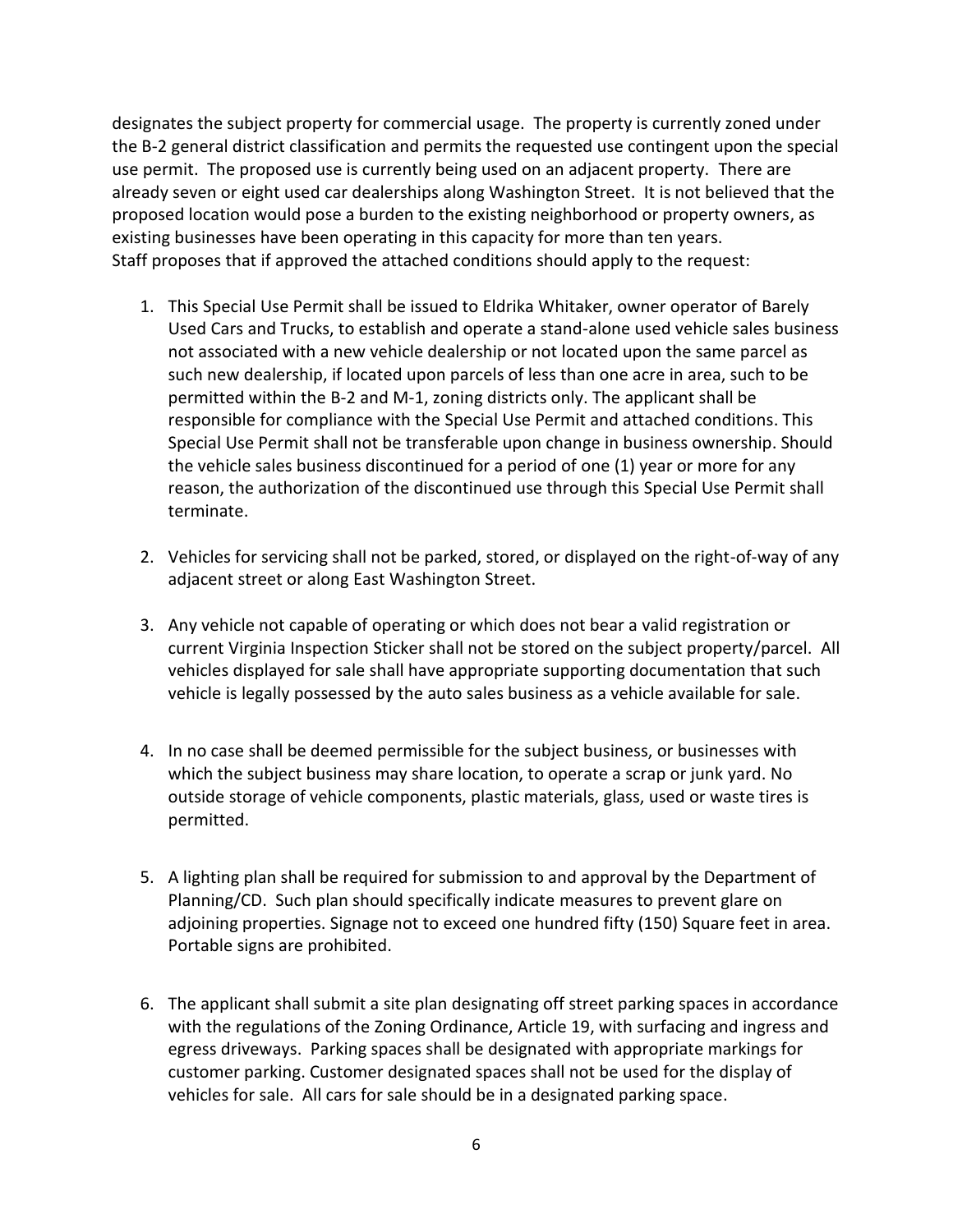- 7. Notwithstanding the issuance of any business license or permits by the City of Petersburg, the operation of any business or activity on the premises shall follow the zoning ordinance of the City.
- 8. The applicant shall ensure that the parking area in addition to adjacent parcels to include sidewalks if applicable, are "policed" at the end of each business each day of operation, to provide for the removal of litter, broken glass, discarded paper or other waste daily when the business is in operation.
- 9. Trash and garbage generated from the business shall be stored in an appropriate manner, in container screened from public view. Trash containers shall not generate objectionable odor levels.
- 10. Other requirements may be imposed as deemed necessary to provide for the protection of surrounding property, persons, and neighborhood values.

Chair Alexander asked if the lot was paved or not and Ms. Robinson said that it was paved. She then asked what staff recommendation was and Ms. Robinson said that the recommendation was approval with the above conditions. Chair Alexander then called on the public to see if there was anyone wanting to speak in approval or in opposition of the application. Hearing none, Chair Alexander closed the public hearing.

Commissioner Edwards then made a motion to approve the information presented to us from staff as well as the resolution. It was seconded by Vice-Chair Bland. The motion passed unanimously.

**6c: 21-REZ-07**: A petition from Timothy and Jane Banks, owners/lessee, or agent to rezone property from R-1, Single Family Residence and A-Agricultural Districts to M-2, Heavy Industrial District to be permitted to construct and operate a crematorium at property addressed as 3605, 3625 and 3607 Halifax Road, Petersburg VA. The property is further identified as Tax Parcel ID's: 096010003, 096010004 and 107020017, containing approximately a total of 37.53 acres.

Ms. Robinson made a presentation. The Petitioner wants to operate a crematorium off of Halifax Rd. It was his desire to do so because of future plans for that area. The property is located right next to Galvanized Steel. There are no residences near him, just down the road. It is going to be just the Crematorium and not funeral services. Commissioner Hairston then clarified that it would be used by funeral homes and not individuals. They are not going to be servicing the general public. JT Morris is the only funeral home that has a crematory today. Chair Alexander then asked if there was one in Colonial Heights or Hopewell. There is one in Colonial Heights, but not Hopewell. Chair Alexander asked if he had ever operated a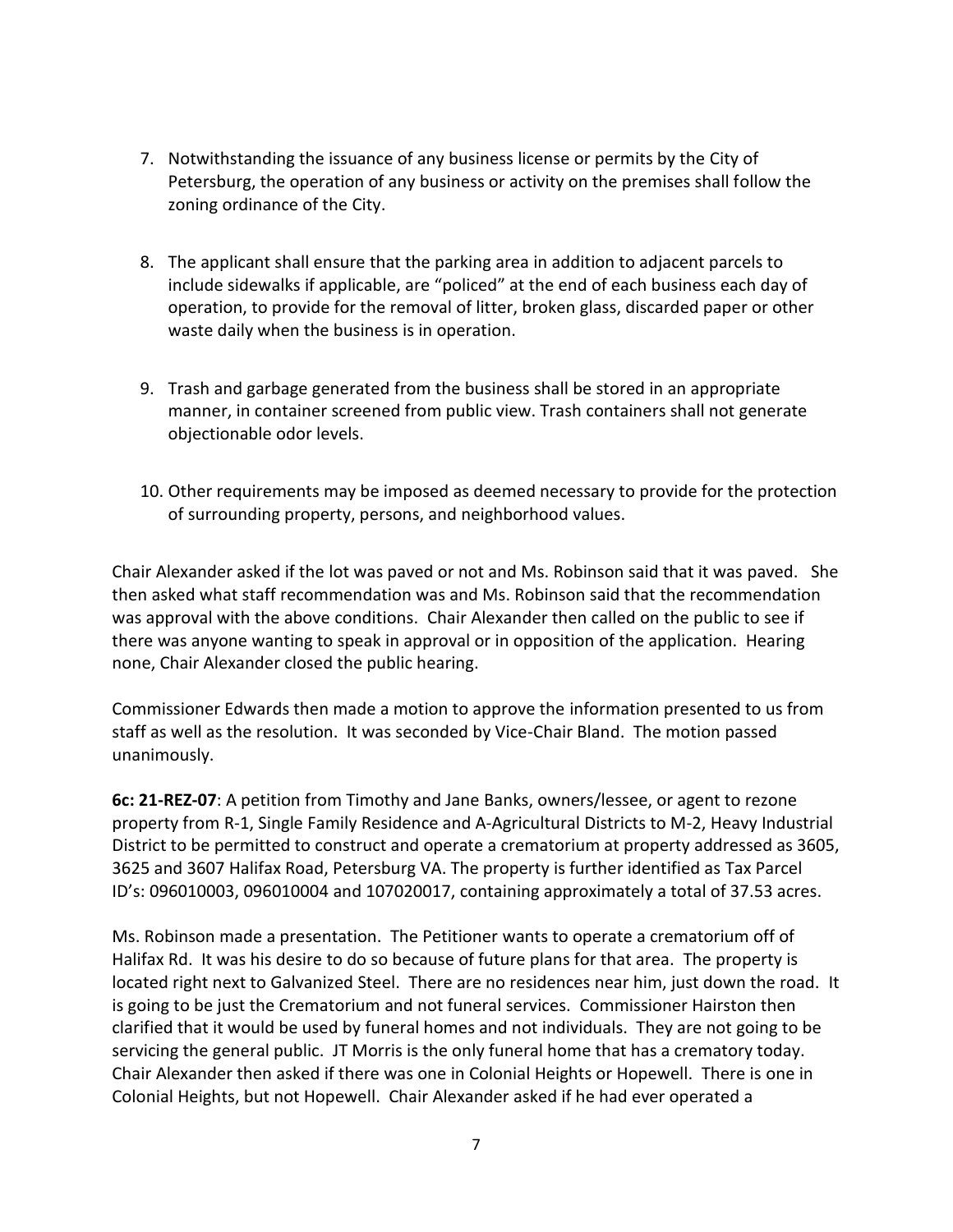crematorium before and the answer was no. But Mr. Banks is in the funeral business, and he owns the cemeteries over off of Crater Road and he also owns Virginia Burial Supply and Vault Company.

No one had any other questions.

Ms. Robinson did say to keep in mind that for this company the commissioners were going to be processing for two applications. One is for the rezoning and the other is for a special permit for the crematorium. First is the rezoning.

Chair Alexander then asked if anyone in the public would like to speak for or against this application. Hearing no one she asked for a motion.

Commissioner Hairston then made a motion to rezone the land. It was seconded by Commissioner Edwards. It passed with one abstention. It also the resolution as well.

**6d. 21-SUP-07**: a petition from Timothy and Jane Banks, owners/Lessee, or agent for a Special Use Permit to allow for the construction of an office and operation of a crematorium business along a portion of the property addressed as 3605, 3625 and 3607 Halifax Road, Petersburg VA. The property is further identified as tax parcel IDs: 096010003, 096010004 and 107020017, containing approximately a total of 37.53 acres. Such SUP to be provided under Article 23 of the Zoning Ordinance, Section 4. Special Uses Enumerated, (8).

Mr. Banks then explained about the building that he wants to build and that it will be really nice once it is set up.

Chair Alexander then opened up the public hearing for anyone that would like to speak for or against the permit. Hearing no one, she then closed the public hearing. She next asked if there were any questions from the commissioners.

Commissioner Edwards then made a motion to accept the permit as presented including the resolution and it was seconded by Commissioner Hairston. It passed with one abstention.

**6e. 21-CPA-01**: A resolution recommending approval of amendments to the City's Comprehensive Plan to comply with the Chesapeake Bay Preservation Act.

Director Tabor then said that the state is looking for some more amendments to the Chesapeake Bay Preservation Act and as such he wants to postpone this to the February 3, 2022, Planning Commission Meeting. She asked if anyone had any problems continuing this to the next meeting. A quick vote was taken, and the amendment was moved to the next meeting.

# **7. Old Business:**

Chair Alexander called for old business, there was none.